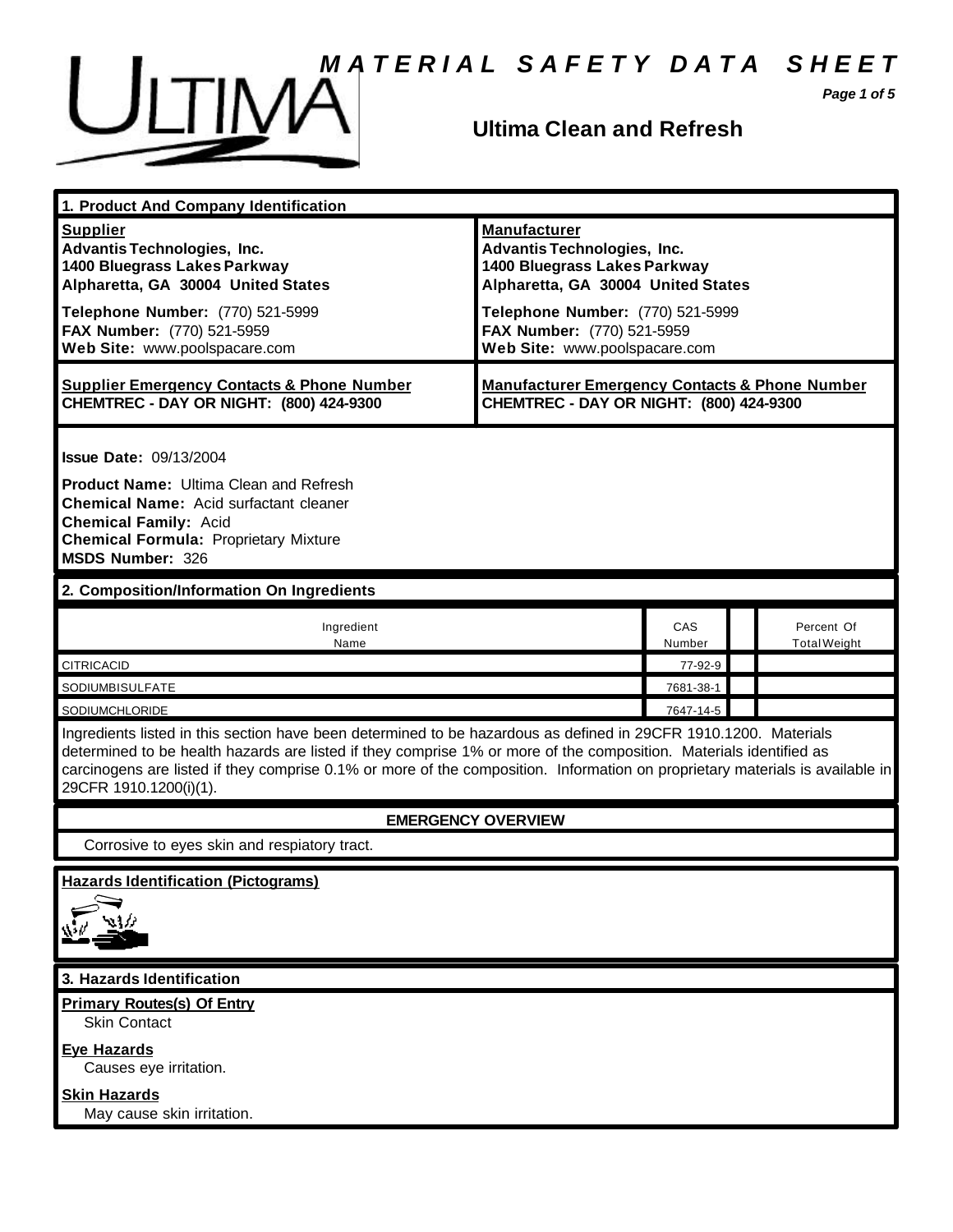# *M A T E R I A L S A F E T Y D A T A S H E E T Page 2 of 5*

# **Ultima Clean and Refresh**

## **3. Hazards Identification - Continued**

#### **Ingestion Hazards**

Harmful if swallowed.

#### **Inhalation Hazards**

May cause respiratory tract irritation.

## **Signs And Symptoms**

Irritation of Eyes, Skin and Respiratory Passages

#### **First Aid (Pictograms)**



#### **4. First Aid Measures**

#### **Eye**

In case of contact, hold eyelids apart and immediately flush eyes with plenty of water for at least 15 minutes. Call a physician or a poison control center immediately.

#### **Skin**

In case of contact, immediately flush skin with soap and plenty of water. Remove contaminated clothing and shoes.

#### **Ingestion**

DO NOT INDUCE VOMITING. Call a physician or a poison control center immediately. If victim is fully conscious, give one or two cups of water or milk to drink.

#### **Inhalation**

If breathing is difficult, give oxygen. If inhaled, remove to fresh air.

#### **Fire Fighting (Pictograms)**



#### **5. Fire Fighting Measures**

#### **Flash Point:** N/A °F

#### **Fire And Explosion Hazards**

At temperatures over 806F (430C), product will decompose generating oxides of sulfur.

#### **Extinguishing Media**

Use the appropriate extinguishing media for the surrounding fire.

#### **Fire Fighting Instructions**

Product readily dissolves in water to form a weak acid solution. If using water, wear protective equipment. No gases or toxic fumes are emitted from this reaction. However, if elevated temperatures (>806F) are reached, firefighters should wear self-contained breathing apparatus and full protective gear. Water can be used to cool and protect exposed material.

#### **6. Accidental Release Measures**

Clean up spill immediately. Neutralize spill area with soda ash or lime. Flush spill area with water. Use appropriate containers to avoid environmental contamination.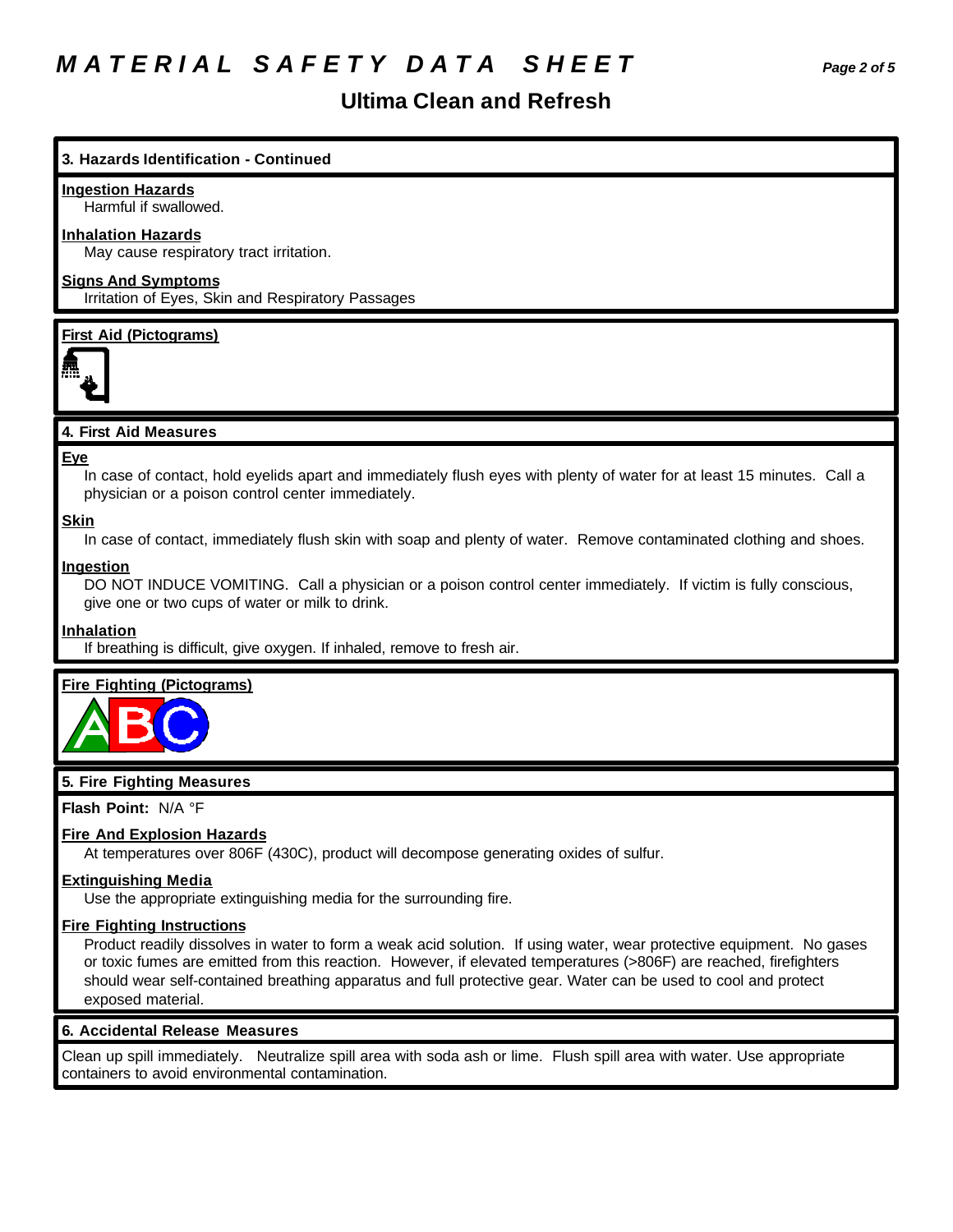# **Ultima Clean and Refresh**

## **Handling & Storage (Pictograms)**

 $\equiv$   $\rightarrow$ CONNECTIONS:

#### **7. Handling And Storage**

#### **Handling And Storage Precautions**

Keep out of reach of children. Store material in a cool and dry place. Keep containers tightly closed.

### **Handling Precautions**

Use only with adequate personal protection.

#### **Storage Precautions**

Store in a cool dry place.

#### **Work/Hygienic Practices**

Use safe chemical handling procedures suitable for the hazards presended by this material. Avoid contact with eyes. Solutions of this material are acidic and strongly irritating. Will attack most metals.

## **Protective Clothing (Pictograms)**



#### **8. Exposure Controls/Personal Protection**

#### **Engineering Controls**

Local exhaust acceptable. Special exhaust not required

#### **Eye/Face Protection**

Safety glasses with side shields or goggles recommended.

#### **Skin Protection**

Chemical-resistant gloves.

#### **Respiratory Protection**

None normally required.

#### **9. Physical And Chemical Properties**

#### **Appearance**

White Granular

#### **Odor**

Slightly Acidic

**Chemical Type:** Mixture **Physical State:** Solid **Melting Point:** n/a °F **Specific Gravity:** 1.274 **Molecular Weight:** NOT DETERMINED **Percent Volitales:** NOT DETERMINED **Vapor Pressure:** NOT DETERMINED **pH Factor:** 2.0 At a Concentration Of 1% solution in water

#### **10. Stability And Reactivity**

**Stability:** Stable **Hazardous Polymerization:** Will not occur.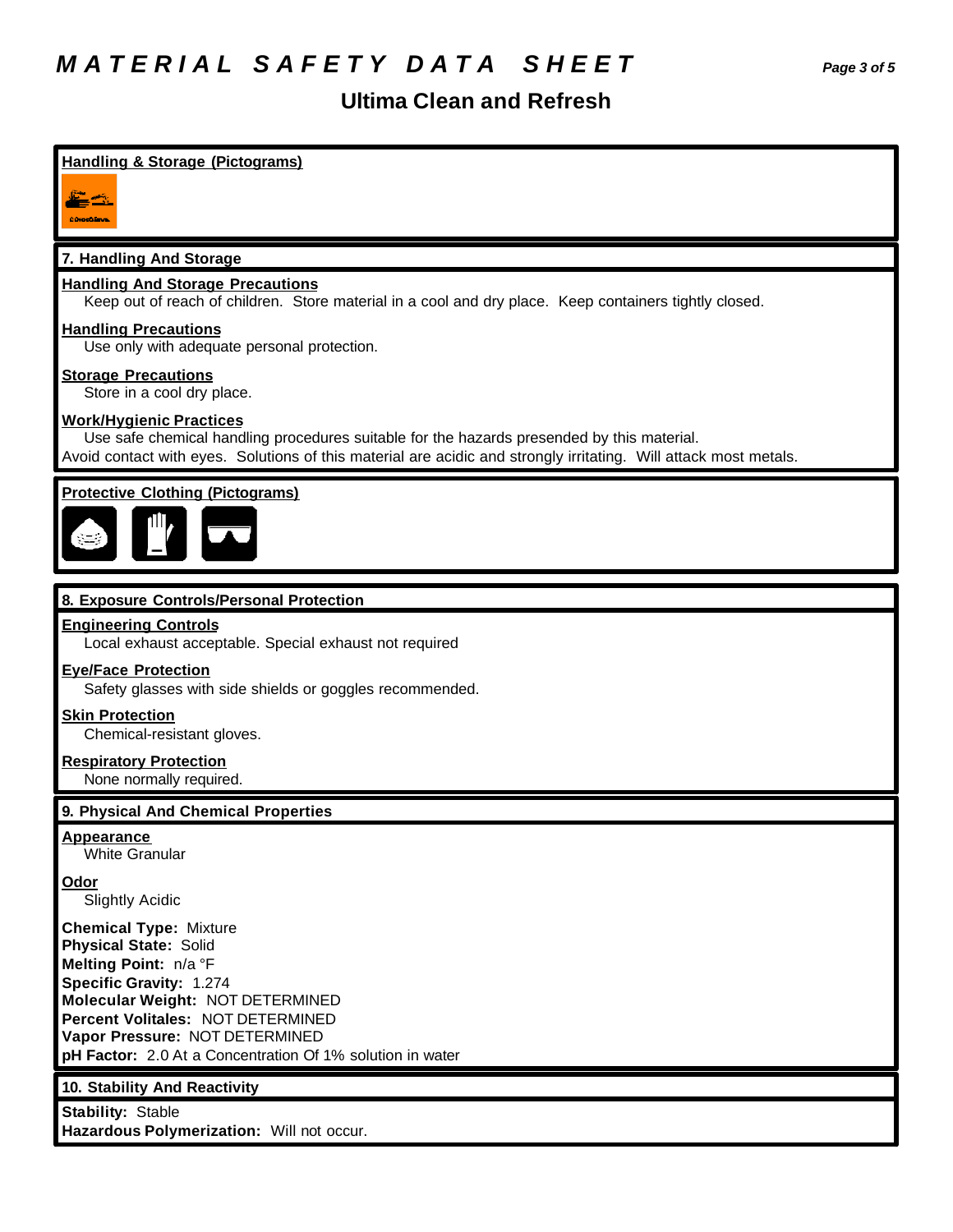# *M A T E R I A L S A F E T Y D A T A S H E E T Page 4 of 5*

# **Ultima Clean and Refresh**

| 10. Stability And Reactivity - Continued                                                                                                                                                                                                                                                                                     |
|------------------------------------------------------------------------------------------------------------------------------------------------------------------------------------------------------------------------------------------------------------------------------------------------------------------------------|
| <b>Conditions To Avoid (Stability)</b><br>Do not store dry product where exposed to moist conditions.                                                                                                                                                                                                                        |
| <b>Incompatible Materials</b><br>Oxidizers, Cyanides, Sulfides, Strong Alkaline or caustic material.                                                                                                                                                                                                                         |
| <b>Hazardous Decomposition Products</b><br>Only if heated over 806F (430C), at which sulfur dioxide and sulfur trioxide are formed.                                                                                                                                                                                          |
| 11. Toxicological Information                                                                                                                                                                                                                                                                                                |
| No Data Available                                                                                                                                                                                                                                                                                                            |
| 12. Ecological Information                                                                                                                                                                                                                                                                                                   |
| No Data Available                                                                                                                                                                                                                                                                                                            |
| 13. Disposal Considerations                                                                                                                                                                                                                                                                                                  |
| Dispose in accordance with applicable federal, state and local government regulations.                                                                                                                                                                                                                                       |
| 14. Transport Information                                                                                                                                                                                                                                                                                                    |
| <b>Proper Shipping Name</b><br><b>NOT REGULATED</b>                                                                                                                                                                                                                                                                          |
| <b>Hazard Class</b><br><b>NOT REGULATED</b>                                                                                                                                                                                                                                                                                  |
| <b>DOT Identification Number</b><br><b>NONE</b>                                                                                                                                                                                                                                                                              |
| 15. Regulatory Information                                                                                                                                                                                                                                                                                                   |
| Ingredient(s) - State Regulations<br>SODIUM BISULFATE<br>New Jersey - Workplace Hazard<br>New Jersey - Special Hazard<br>New York City - Hazardous Substance                                                                                                                                                                 |
| <b>NFPA</b><br><b>HMIS</b><br><b>HEALTH</b><br>1<br>0<br><b>FLAMMABILITY</b><br>$\mathbf 0$<br><b>REACTIVITY</b><br>$\mathbf 1$<br>B<br><b>PROTECTION</b><br><b>PERSONAL</b>                                                                                                                                                 |
| 16. Other Information                                                                                                                                                                                                                                                                                                        |
| <b>Revision/Preparer Information</b><br><b>MSDS Preparer: JHW</b><br>This MSDS Superceeds A Previous MSDS Dated: 05/05/2004                                                                                                                                                                                                  |
| <b>Disclaimer</b>                                                                                                                                                                                                                                                                                                            |
| Although reasonable care has been taken in the preparation of this document, we extend no warranties<br>and make no representations as to the accuracy or completeness of the information contained therein,<br>and assume no responsibility regarding the suitablility of this information for the user's intended purposes |